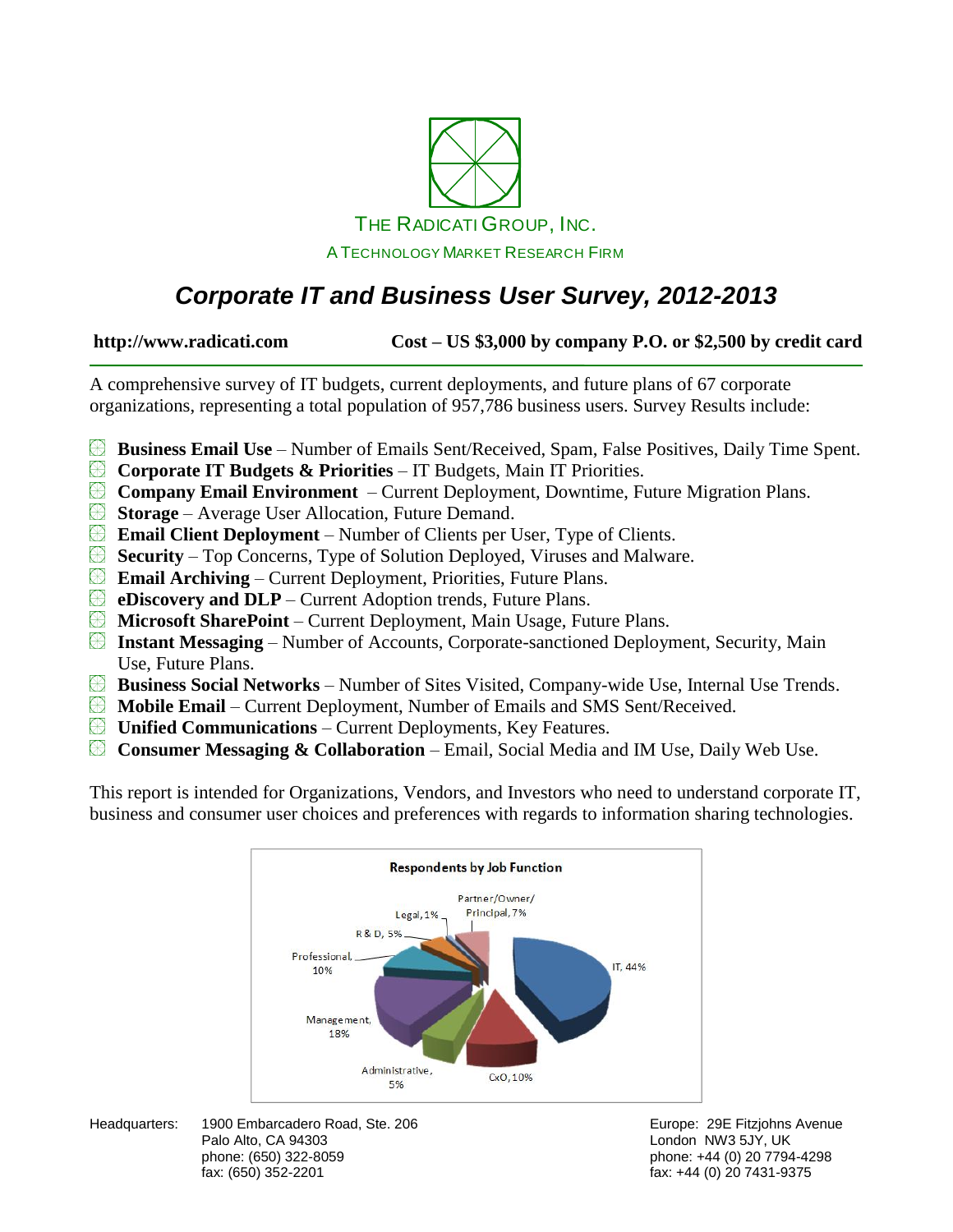# **TABLE OF CONTENTS**

| 3.1.4 PLANS FOR DEPLOYING MICROSOFT EXCHANGE SERVER 2010  39     |  |
|------------------------------------------------------------------|--|
| 3.1.5 MOTIVATION FOR MOVING TO MICROSOFT EXCHANGE SERVER 2010 39 |  |
| 3.1.6 MOTIVATION FOR MOVING TO A HOSTED EMAIL SOLUTION?  40      |  |
|                                                                  |  |
|                                                                  |  |
|                                                                  |  |
|                                                                  |  |
| 3.2.4 MOTIVATION FOR MOVING TO A HOSTED EMAIL SOLUTION?  44      |  |
|                                                                  |  |
|                                                                  |  |
|                                                                  |  |
|                                                                  |  |
| 3.3.4 MOTIVATION FOR MOVING TO A HOSTED EMAIL SOLUTION?  48      |  |
|                                                                  |  |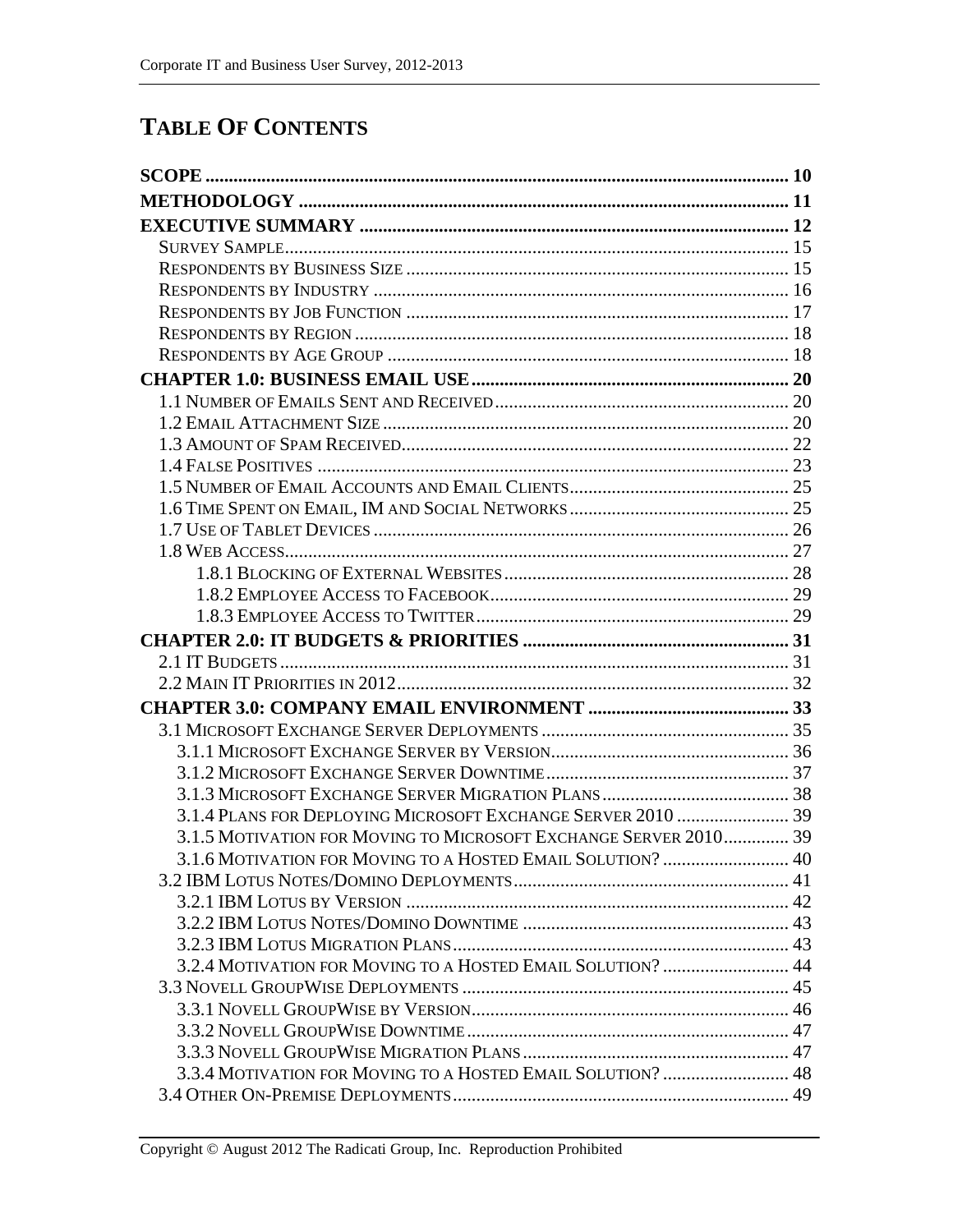| 7.1.3 MOST IMPORTANT CRITERIA IN SELECTING AN ARCHIVING SOLUTION 72 |  |
|---------------------------------------------------------------------|--|
|                                                                     |  |
|                                                                     |  |
|                                                                     |  |
|                                                                     |  |
|                                                                     |  |
|                                                                     |  |
|                                                                     |  |
| <b>CHAPTER 8.0: MICROSOFT SHAREPOINT DEPLOYMENT 81</b>              |  |
|                                                                     |  |
|                                                                     |  |
|                                                                     |  |
|                                                                     |  |
|                                                                     |  |
|                                                                     |  |
|                                                                     |  |
|                                                                     |  |
|                                                                     |  |
|                                                                     |  |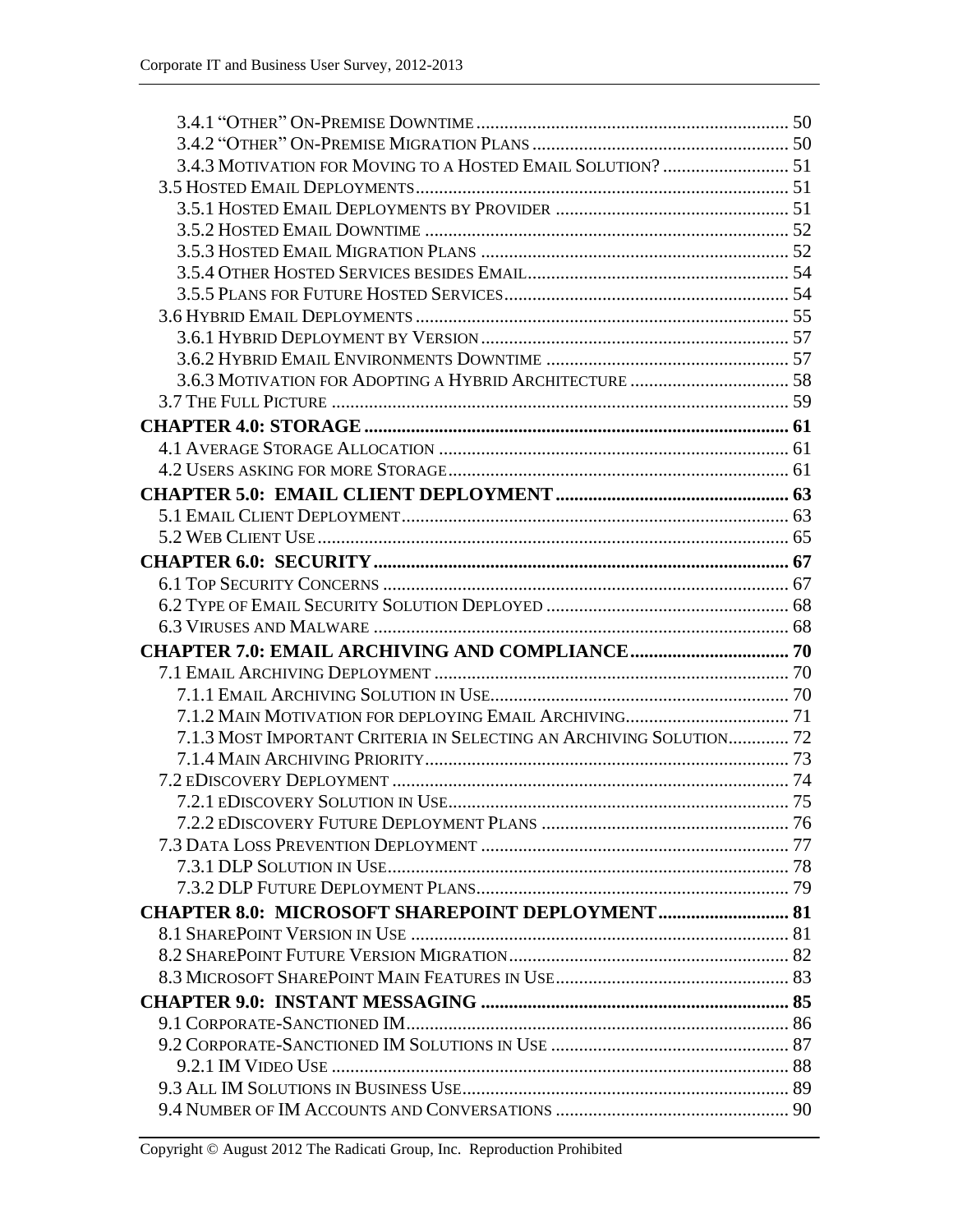| <b>CHAPTER 13: CONSUMER MESSAGING &amp; COLLABORATION  124</b> |  |
|----------------------------------------------------------------|--|
|                                                                |  |
|                                                                |  |
|                                                                |  |
|                                                                |  |
|                                                                |  |
|                                                                |  |
|                                                                |  |
|                                                                |  |
| 13.6.3 NUMBER OF CONSUMER IM CONVERSATIONS AND CONTACTS 133    |  |
|                                                                |  |
|                                                                |  |
|                                                                |  |
|                                                                |  |
|                                                                |  |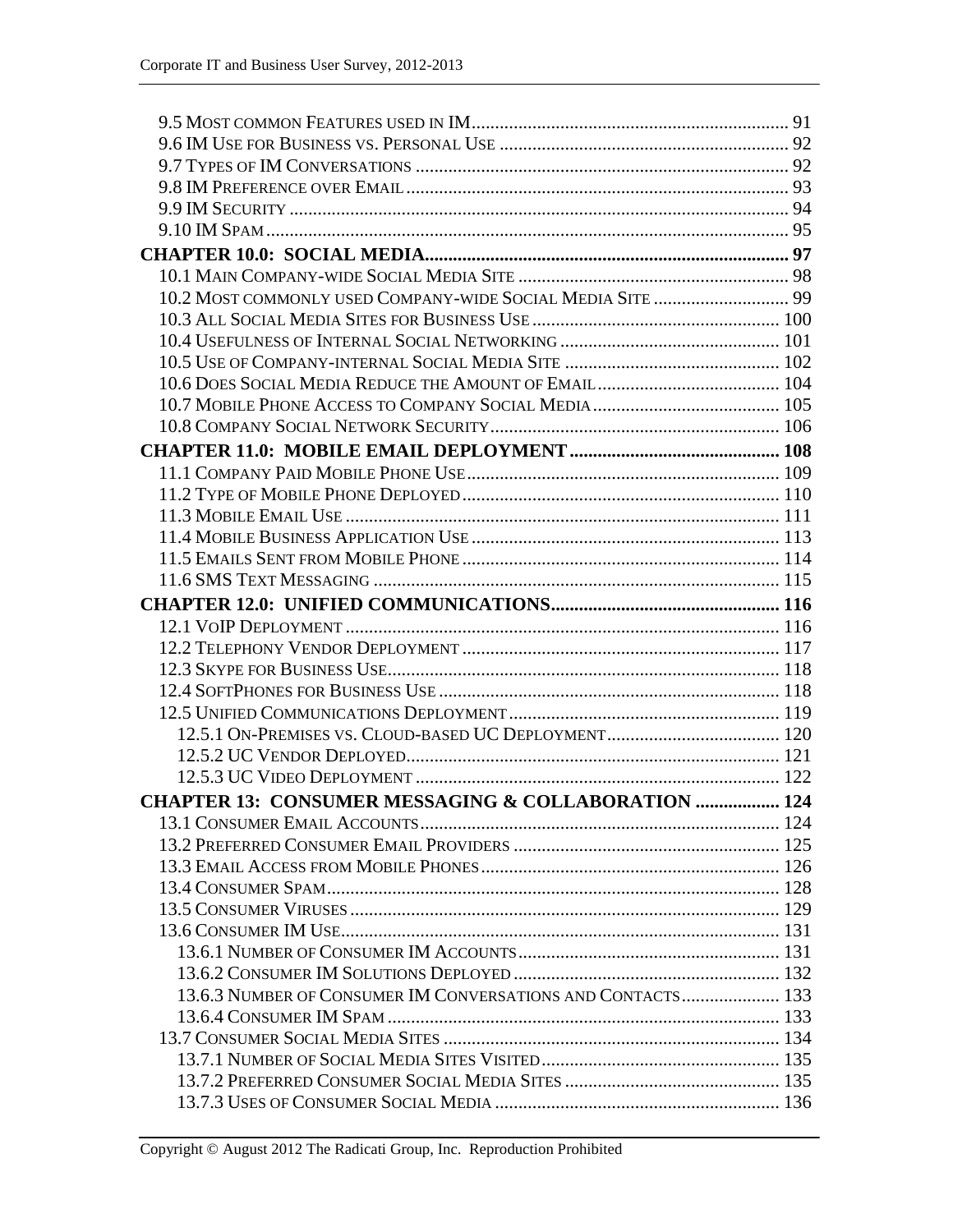| 13.7.4 ARE YOU GETTING LESS EMAIL BECAUSE OF SOCIAL MEDIA?  137     |  |
|---------------------------------------------------------------------|--|
| 13.7.5 DO YOU USE SOCIAL MEDIA SITES FOR EMAIL AND IM? 138          |  |
| 13.7.6 DO YOU ACCESS SOCIAL MEDIA SITES FROM YOUR MOBILE PHONE? 139 |  |
|                                                                     |  |
|                                                                     |  |
|                                                                     |  |
|                                                                     |  |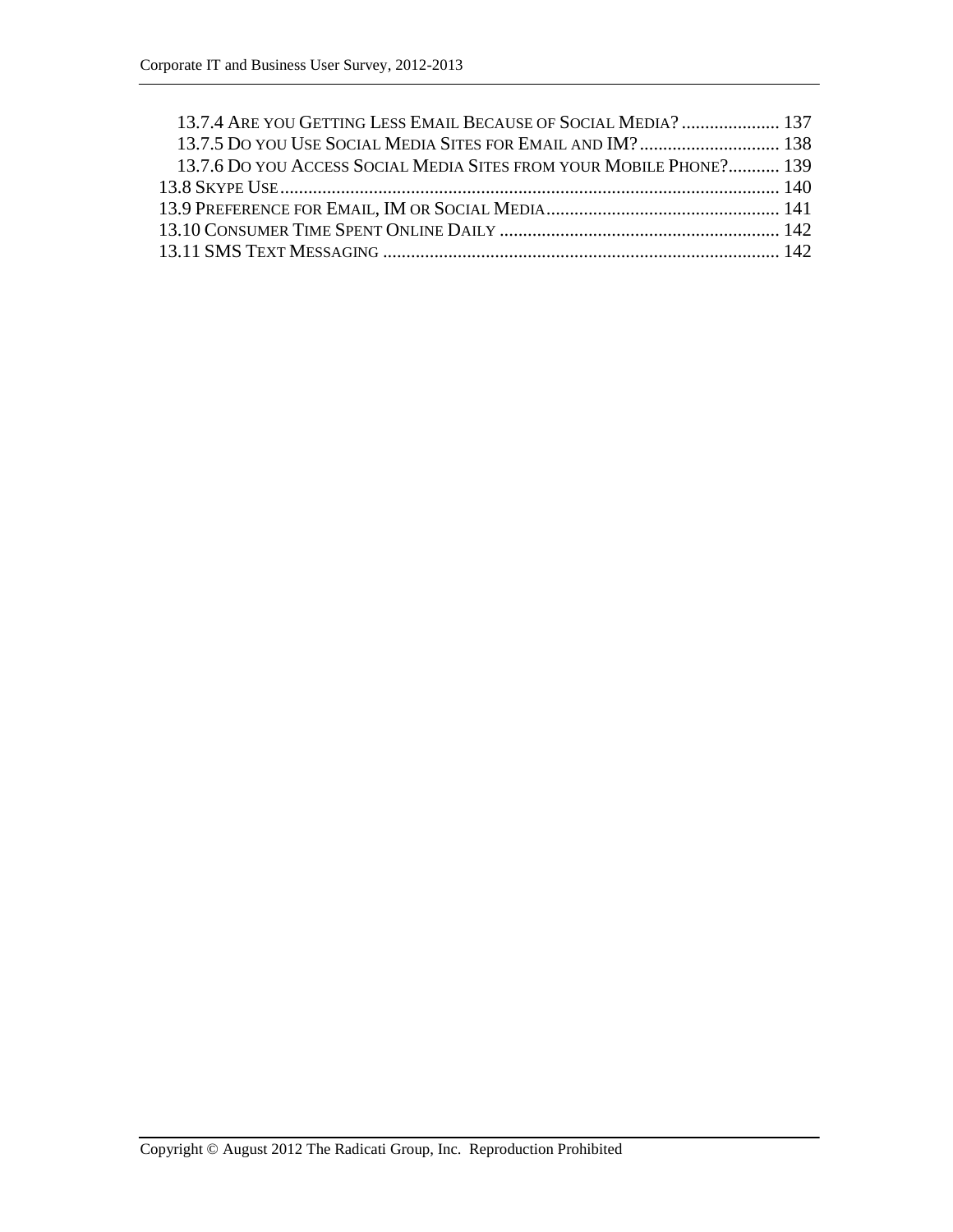# **LIST OF FIGURES**

| FIGURE 11: DO YOU CHECK YOUR QUARANTINE FOLDERS ON A REGULAR BASIS?, 2012. 24  |  |
|--------------------------------------------------------------------------------|--|
| FIGURE 12: AVERAGE NUMBER OF BUSINESS EMAIL ACCOUNTS AND CLIENTS, 2012 25      |  |
|                                                                                |  |
|                                                                                |  |
|                                                                                |  |
|                                                                                |  |
|                                                                                |  |
|                                                                                |  |
|                                                                                |  |
|                                                                                |  |
|                                                                                |  |
| FIGURE 22: MICROSOFT EXCHANGE SERVER DEPLOYMENT - BY COMPANY SIZE, 2012  36    |  |
| FIGURE 23: MICROSOFT EXCHANGE SERVER DEPLOYMENT - BY VERSION, 2012  37         |  |
| FIGURE 24: MICROSOFT EXCHANGE SERVER MIGRATION PLANS, 2011-2012 38             |  |
| FIGURE 25: MICROSOFT EXCHANGE SERVER 2010 DEPLOYMENT PREFERENCE, 2012  39      |  |
| FIGURE 26: MAIN DRIVERS FOR MIGRATING TO MICROSOFT EXCHANGE SERVER 2010,       |  |
|                                                                                |  |
| FIGURE 27: MOTIVATION TO MOVE TO A HOSTED EMAIL SOLUTION, 2012 41              |  |
|                                                                                |  |
|                                                                                |  |
|                                                                                |  |
| FIGURE 31: IBM LOTUS - MOTIVATION TO MOVE TO A HOSTED EMAIL SOLUTION, 2012. 45 |  |
|                                                                                |  |
| FIGURE 33: NOVELL GROUPWISE DEPLOYMENT BY VERSION, 2012 47                     |  |
|                                                                                |  |
| FIGURE 35: NOVELL GROUPWISE - MOTIVATION TO MOVE TO A HOSTED EMAIL SOLUTION,   |  |
| 2012                                                                           |  |
|                                                                                |  |
|                                                                                |  |
|                                                                                |  |
| FIGURE 39: MOTIVATION FOR MIGRATING TO ANOTHER HOSTED PROVIDER, 2012 53        |  |
| FIGURE 40: DEPLOYMENT OF OTHER HOSTED SERVICES BESIDES EMAIL, 2012  54         |  |
|                                                                                |  |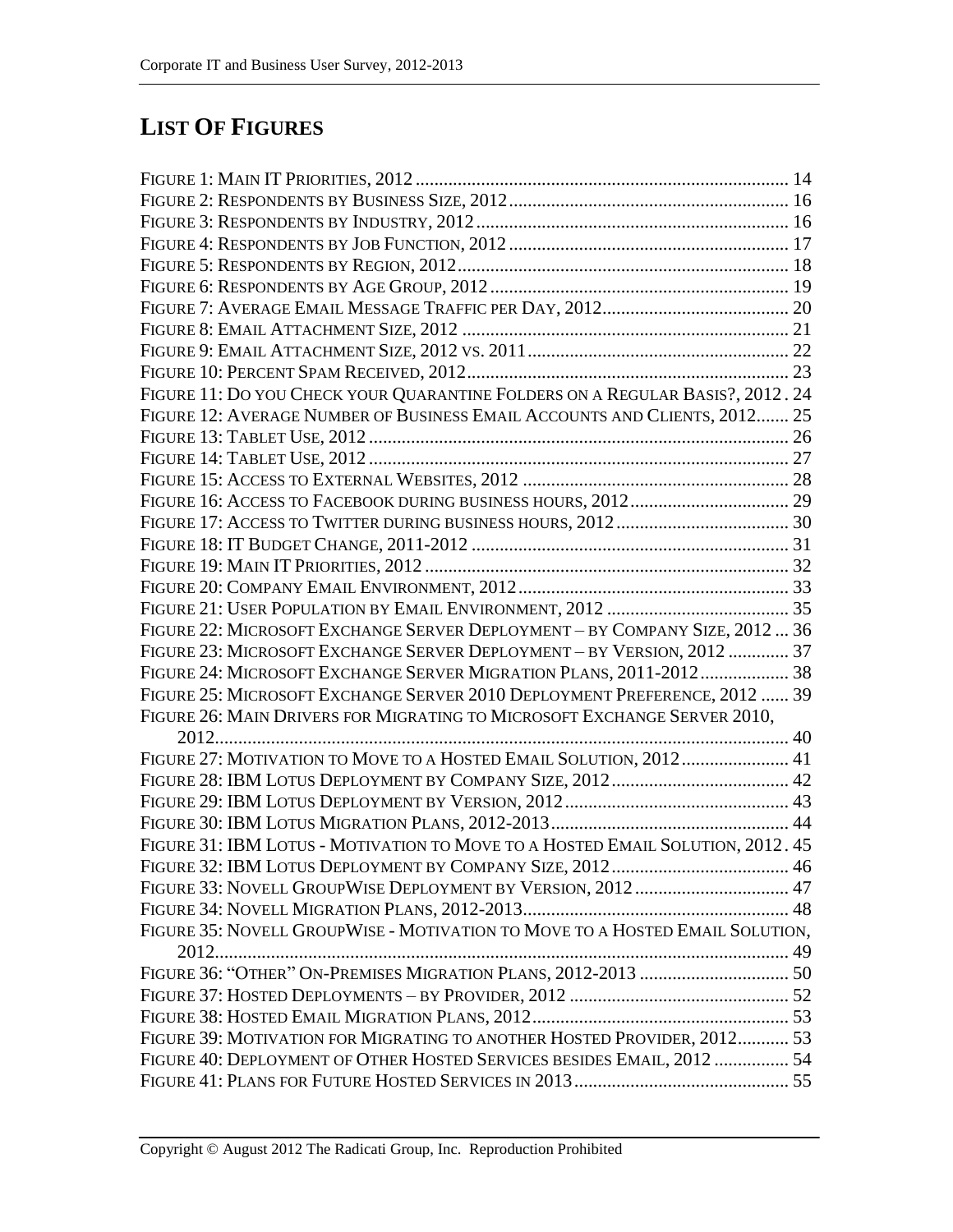FIGURE 42: HYBRID DEPLOYMENTS – ON-PREMISES VS. HOSTED USER POPULATION, 2012

| FIGURE 43: HYBRID EMAIL DEPLOYMENT - BY COMPANY SIZE, 2012  56             |     |
|----------------------------------------------------------------------------|-----|
|                                                                            |     |
| FIGURE 45: MOTIVATIONS FOR ADOPING A HYBRID ARCHITECTURE, 2012 58          |     |
|                                                                            |     |
|                                                                            |     |
|                                                                            |     |
|                                                                            |     |
|                                                                            |     |
|                                                                            |     |
|                                                                            |     |
|                                                                            |     |
|                                                                            |     |
|                                                                            |     |
|                                                                            |     |
| FIGURE 57: MAIN MOTIVATIONS FOR DEPLOYING EMAIL ARCHIVING, 2012  72        |     |
| FIGURE 58: KEY FACTORS IN SELECTING AN ARCHIVING SOLUTION, 2012S 73        |     |
|                                                                            |     |
|                                                                            |     |
|                                                                            |     |
|                                                                            |     |
|                                                                            |     |
|                                                                            |     |
|                                                                            |     |
|                                                                            |     |
|                                                                            |     |
| FIGURE 68: MICROSOFT SHAREPOINT FUTURE VERSION MIGRATION, 2013  83         |     |
|                                                                            |     |
|                                                                            |     |
|                                                                            |     |
| FIGURE 72: CORPORATE-SANCTIONED INSTANT MESSAGING DEPLOYMENT, 2012  87     |     |
|                                                                            |     |
| FIGURE 74: VIDEO INCLUDED, 2012                                            | .89 |
|                                                                            |     |
|                                                                            |     |
|                                                                            |     |
|                                                                            |     |
|                                                                            |     |
| FIGURE 80: HOW CONCERNED IS YOUR ORGANIZATION ABOUT IM SECURITY?, 2012  95 |     |
|                                                                            |     |
|                                                                            |     |
|                                                                            |     |
|                                                                            |     |
|                                                                            |     |
|                                                                            |     |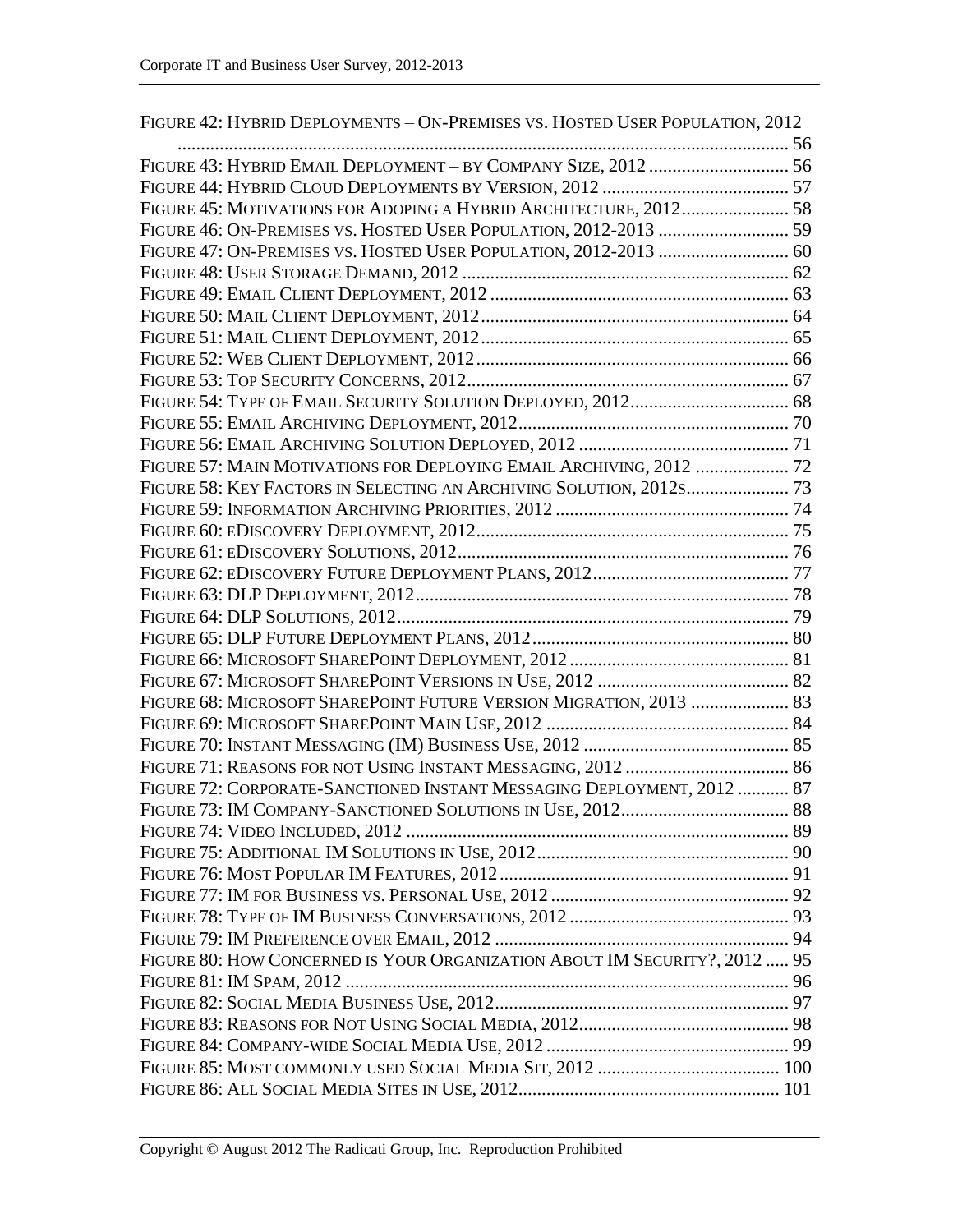| FIGURE 90: HAS THE USE OF SOCIAL MEDIA REDUCED THE AMOUNT OF EMAIL? 105      |  |
|------------------------------------------------------------------------------|--|
| FIGURE 91: ACCESS TO COMPANY SOCIAL MEDIA FROM MOBILE PHONES, 2012 106       |  |
|                                                                              |  |
|                                                                              |  |
|                                                                              |  |
| FIGURE 95: DOES YOUR COMPANY PROVIDE ALL EMPLOYEES WITH A MOBILE PHONE? 110  |  |
| FIGURE 96: MOST COMMON DEVICES FOR BUSINESS MOBILE PHONE USE, 2012 111       |  |
|                                                                              |  |
|                                                                              |  |
| FIGURE 99: MOST USED BUSINESS MOBILE PHONE APPLICATIONS, 2012  114           |  |
|                                                                              |  |
| FIGURE 101: DOES YOUR ORGANIZATION USE VOIP AS ITS MAIN TELEPHONY SOLUTION?, |  |
|                                                                              |  |
|                                                                              |  |
|                                                                              |  |
|                                                                              |  |
|                                                                              |  |
| FIGURE 106: ON-PREMISES VS. CLOUD-BASED UC DEPLOYMENT, 2012 121              |  |
|                                                                              |  |
|                                                                              |  |
|                                                                              |  |
| FIGURE 110: CONSUMER EMAIL ACCESS FROM MOBILE PHONES, 2012  127              |  |
| FIGURE 111: TYPE OF CONSUMER EMAIL ACCESS FROM MOBILE PHONES, 2012  128      |  |
|                                                                              |  |
| FIGURE 113: HAVE YOU EXPERIENCED A VIRUS ATTACK IN THE PAST 12 MONTHS?, 2012 |  |
|                                                                              |  |
|                                                                              |  |
|                                                                              |  |
|                                                                              |  |
|                                                                              |  |
| FIGURE 118: PREFERRED CONSUMER SOCIAL MEDIA SITES, 2012  136                 |  |
|                                                                              |  |
| FIGURE 120: ARE YOU GETTING LESS EMAIL BECAUSE OF SOCIAL MEDIA?, 2012  138   |  |
|                                                                              |  |
|                                                                              |  |
|                                                                              |  |
|                                                                              |  |
|                                                                              |  |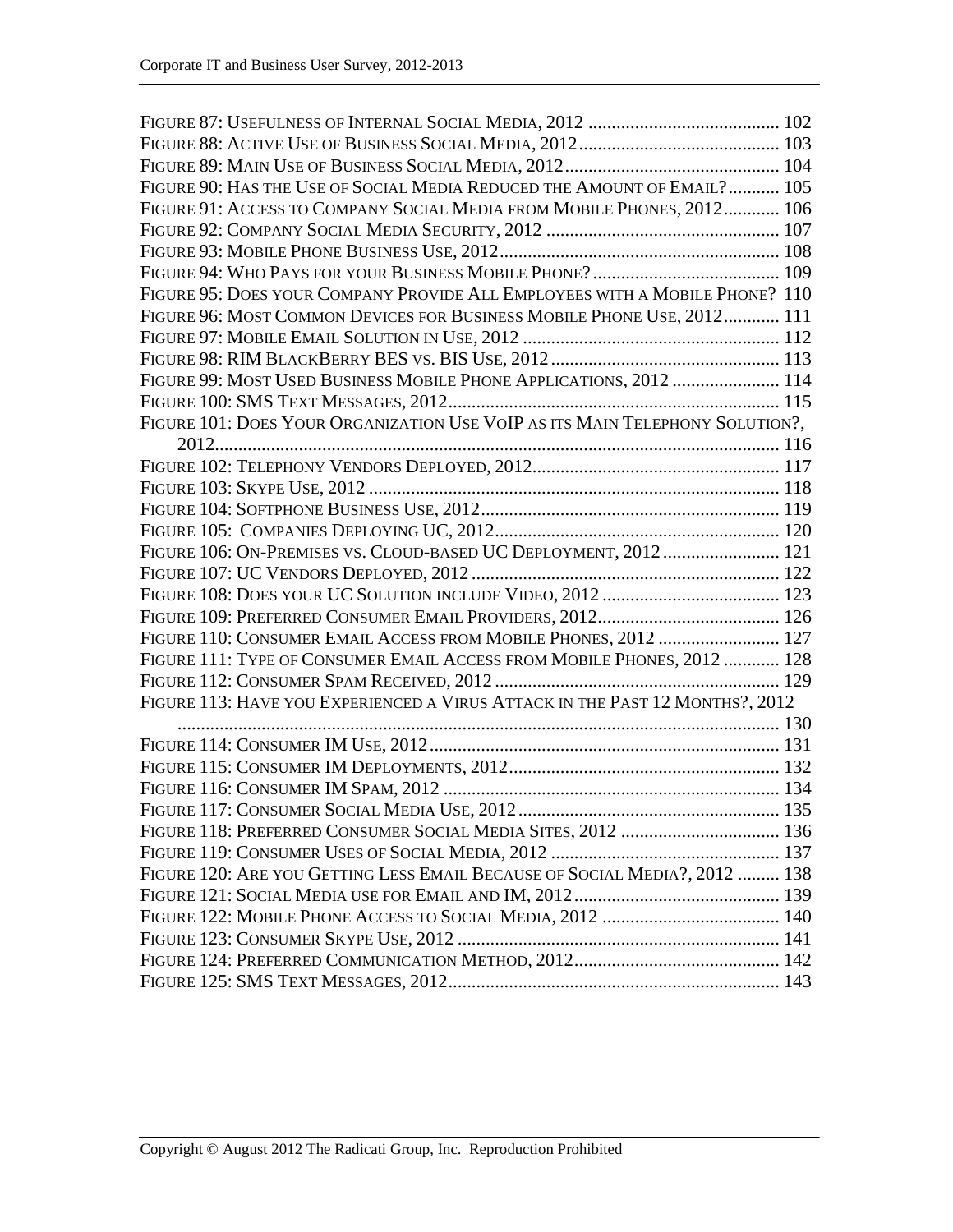# **LIST OF TABLES**

| TABLE 5: TIME SPENT ON EMAIL, INSTANT MESSAGING AND SOCIAL MEDIA, 2012 26    |  |
|------------------------------------------------------------------------------|--|
|                                                                              |  |
|                                                                              |  |
|                                                                              |  |
|                                                                              |  |
|                                                                              |  |
| TABLE 11: NOVELL GROUPWISE ON-PREMISES POPULATION, 2012  45                  |  |
|                                                                              |  |
|                                                                              |  |
|                                                                              |  |
|                                                                              |  |
|                                                                              |  |
|                                                                              |  |
|                                                                              |  |
| TABLE 19: AVERAGE VIRUS/MALWARE INCIDENTS AND DURATION PER MONTH, 2012  69   |  |
|                                                                              |  |
| TABLE 21: AVERAGE EMAILS SENT PER DAY FROM MOBILE PHONES, 2012  114          |  |
|                                                                              |  |
| TABLE 23: CONSUMER EMAIL ACCOUNTS, CLIENTS & EMAIL TRAFFIC PER DAY, 2012 124 |  |
| TABLE 24: EMAIL ACCOUNTS & TRAFFIC - CONSUMER VS. BUSINESS, 2012  125        |  |
| TABLE 25: EMAIL TRAFFIC AND SPAM - CONSUMER VS. BUSINESS, 2012  129          |  |
| TABLE 26: CONSUMER VIRUS ATTACKS IN THE LAST 12 MONTHS, 2012 130             |  |
| TABLE 27: VIRUS ATTACK COMPARISON - CONSUMER VS. BUSINESS, 2012 131          |  |
| TABLE 28: AVERAGE NUMBER OF CONSUMER IM ACCOUNTS, 2012 132                   |  |
| TABLE 29: CONSUMER IM CONVERSATIONS AND CONTACTS PER DAY, 2012  133          |  |
| TABLE 30: COMPARISON OF IM ACCOUNTS - CONSUMER VS. BUSINESS, 2012 133        |  |
|                                                                              |  |
| TABLE 32: DAILY SMS TEXT MESSAGE TRAFFIC - CONSUMER VS. BUSINESS, 2012  143  |  |